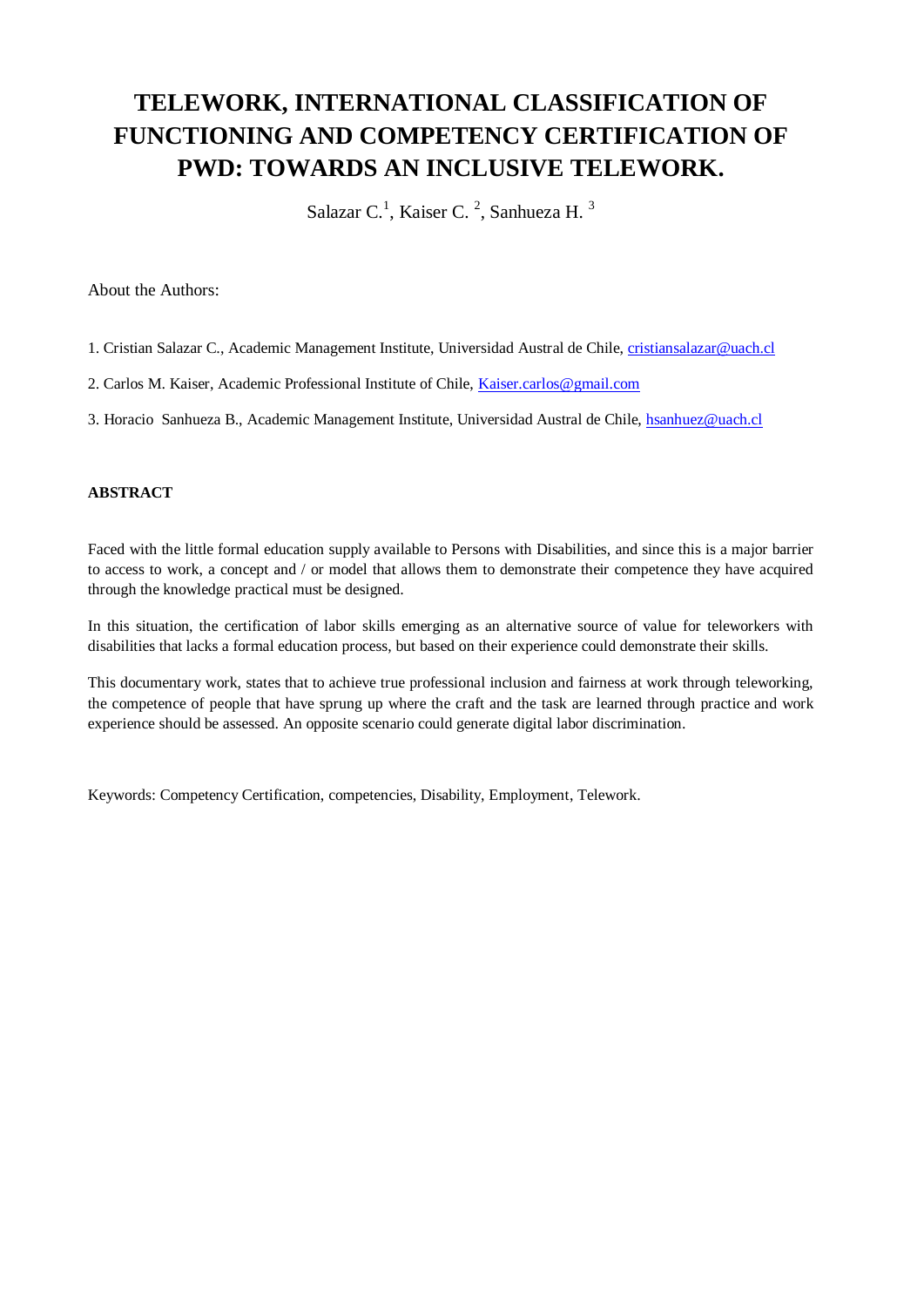#### 1. INTRODUCTION

At present it is essential to generate a discussion about the semantic aspects focus on job skills and integrate the glossary terms to be defined more precisely, among others, systems of technical education and vocational training.

In the vocational training institutions has persisted a learning method based and focused on jobs and occupations. Although many of them have remained an important integral part in the curricula content, changes and innovations in the world of work have brought them more difficult to fit the profiles of egress to the application of skill and competence.

However, it seems that it would leave in the oblivion to those who possess knowledge and skills that are the product of experience and practical knowledge. The work world must assess the skills that have sprung up where the craft and the task are learned through practice and, as noted, work experience.

The changes in the labor market do not suggest that technical knowledge is in the process of extinction or that the skills and abilities are redundant. It should be understood that the description is the set of skills, knowledge and skills that people acquire during the training cycles and / or work experience.

Some current demands on the job training include the lack of a single path to prepare for an occupation. It is a mixture of formal education, non-formal training and learning on the job.

The objectives of this work are:

- To promote the Inclusive Telework Concept.
- To promote teleworking quality through the certification of competencies, this must be granted by entities recognized and regulated by the State.
- To Use inclusive telework models and competency certification for persons with disabilities (PWD), including the aspects of the constructs of the International Classification of Functioning (ICF).
- The promotion of a worldview based on diversity and functionality, and how it enhances the social capital generated through inclusive telework facilitate social mobility.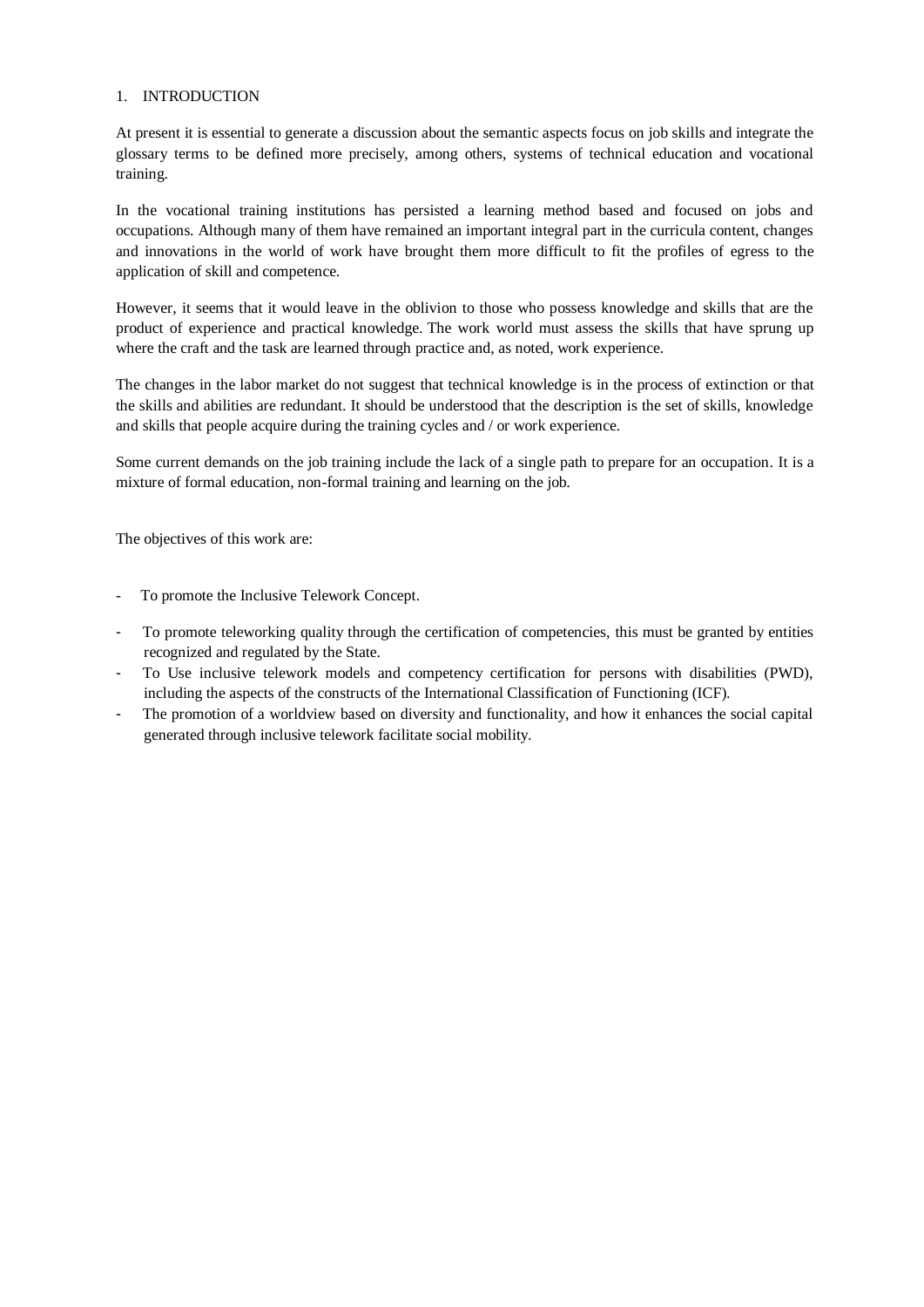#### **2. MATERIAL AND METHODS**

This paper uses documentary analysis technique based on literature review, exploring and understanding the phenomenon under study.

To identify publications that describe, analyze or test the concepts of telecommuting and job skills certification words were used 5 keywords: Skills Certification, competencies, Disability, Employment and Telework.

The search was restricted to the database EMERALD (Electronic Management Research Library Database) and Google Scholar. Publications were selected to include aspects that relate to disability Telework with technological and social fields. Moreover, various websites, digital documents and books related to the topic were consulted.

#### 2.1. Operationalization of key concepts:

- Labor Competencies: *Sets of knowledge, skills, dispositions and behaviors that a person possesses, which enable the successful completion of an activity* [5].
- Assessment of job skills: *A procedure in which the evidence collected and analyzed to determine whether a person has a competition that has been acquired by different means, but not necessarily who owns it has completed a formal program for obtaining it.*
- Labor skills certification: *The process by which an accredited institution certifies that a person has skills and is suitable in a given field, regardless of how it acquired such jurisdiction*.
- Inclusive Telework: "*The development of technologies and adaptations of Information and Communications Technologies (ICTs), procedures, practices, protocols, to enhance the functionality of PWD work supported their full inclusion in the rule of law and promoting laws and international treaties "*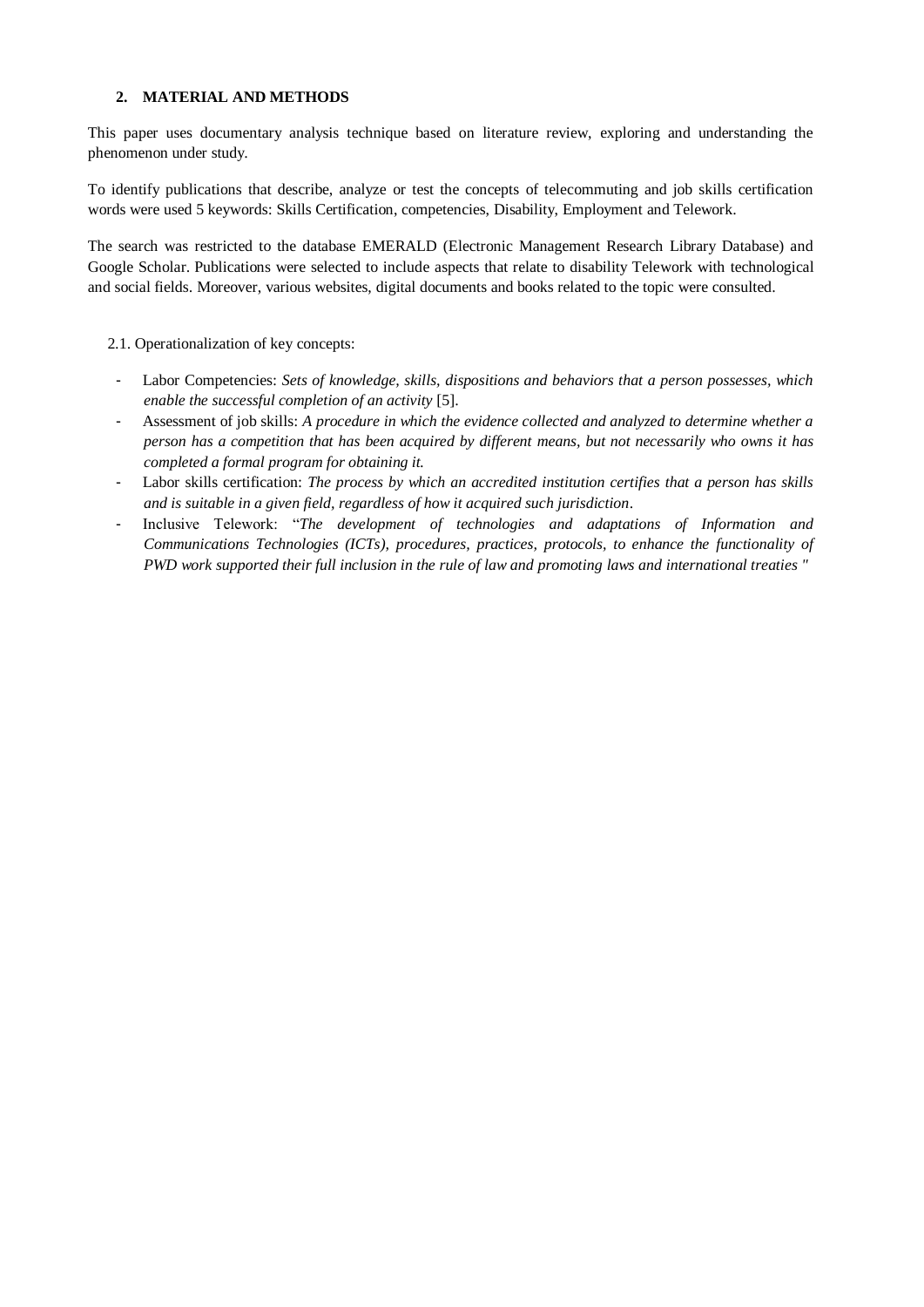#### **3. OVERVIEW**

Technological advances should serve the human person, to facilitate participation, improve educational processes, to enhance the welfare of individuals and their communities.

In the case of PWD, the issue is of major proportions due to the difficulty to size the relevance of the subject as a result of several factors, among which stand out:

- There is no global statistics on how many PWD inhabit the world, only has a WHO estimate puts the prevalence at 10% of the world population [8].
- According to the International Labor Organization (ILO) [12], the population with disabilities is a highly vulnerable group that suffers discrimination of all kinds and finds difficulty of entering the labor market. This situation is shared by women, youth, ethnic minorities and older adults.
- The Organization for Economic Cooperation and Development (OECD) recommends reducing the unemployment of member countries PWD. World Bank also notes that developing countries will not emerge from that condition, if not incorporate labor of productive people with disabilities into the development of the country.
- According to the World Bank, the PWD tend to be the poorest of the poor within a world population of 1.3 billion people who subsist on less than a dollar a day [3].
- The PWD are excluded from social and economic life, so often left out of measures to combat poverty, exclusion does not only affect them but also their families and communities, disability and poverty create a vicious circle. Poverty often leads to disability, which then traps people in poverty, the PWD also have greater risk of contracting HIV / AIDS due to physical abuse, lack of interventions and appropriate outreach prevention [3].
- To O'Reilly [10], the PWD are six times more likely to be jobless and without benefits people without disabilities.
- In the information society, education and knowledge play a key role. However, PWD have not had a significant percentage of access to education. In Chile, for example, the Endisc-ICF [4] indicates that within a population under 2,068,072 people, 10% do not have any years of schooling, 42% have successfully completed basic education, only one 13% have completed full secondary education and a low 5.7 has gained access to college or a vocational training institute. Less than 1% has completed courses in a technical training center.

### **4. ICF, SKILLS CERTIFICATION AND TELEWORK**

The relevance of ICTs as enablers of participation and social inclusion and employment of disabled grows daily. In a production system based on free competition prevail ability to perform a particular function that results in a product in compliance within the time allocated, and this is a fundamental basis of Telework (TW).

Gareca et al. [6], state that while there is no consensus in the literature to define the TW, agrees that the doctrine is a form of organization, conduct or manner of work, which highlights three features: one, that there is an employment relationship between employer and teleworker, two, work is performed in a location other than the primary office or the employer and, finally, ICT's are the resource necessary for the execution of the work. According to Salazar [13], "Teleworking is a flexible form of work organization, which consists in carrying it out of normal working space, for a significant part of their working time, can be performed by full or part time.It encompasses a wide range of activities and requires the use ICT's for frequent contact between the worker and employer. Can be done by anyone regardless of gender, age and physical condition".

This definition of TW, is entirely consistent with that posed by the IFC of the World Health Organization (WHO), which states the functionality, understood as a neutral term that covers: Body Functions, Activity and Participation, which must be addressed measured and evaluated [1].

The change in worldview on disability proposed by the WHO, makes possible the development of concepts and practices such as Inclusive telework, being the ICTs, applied to the TT, a facilitator of social and labor inclusion.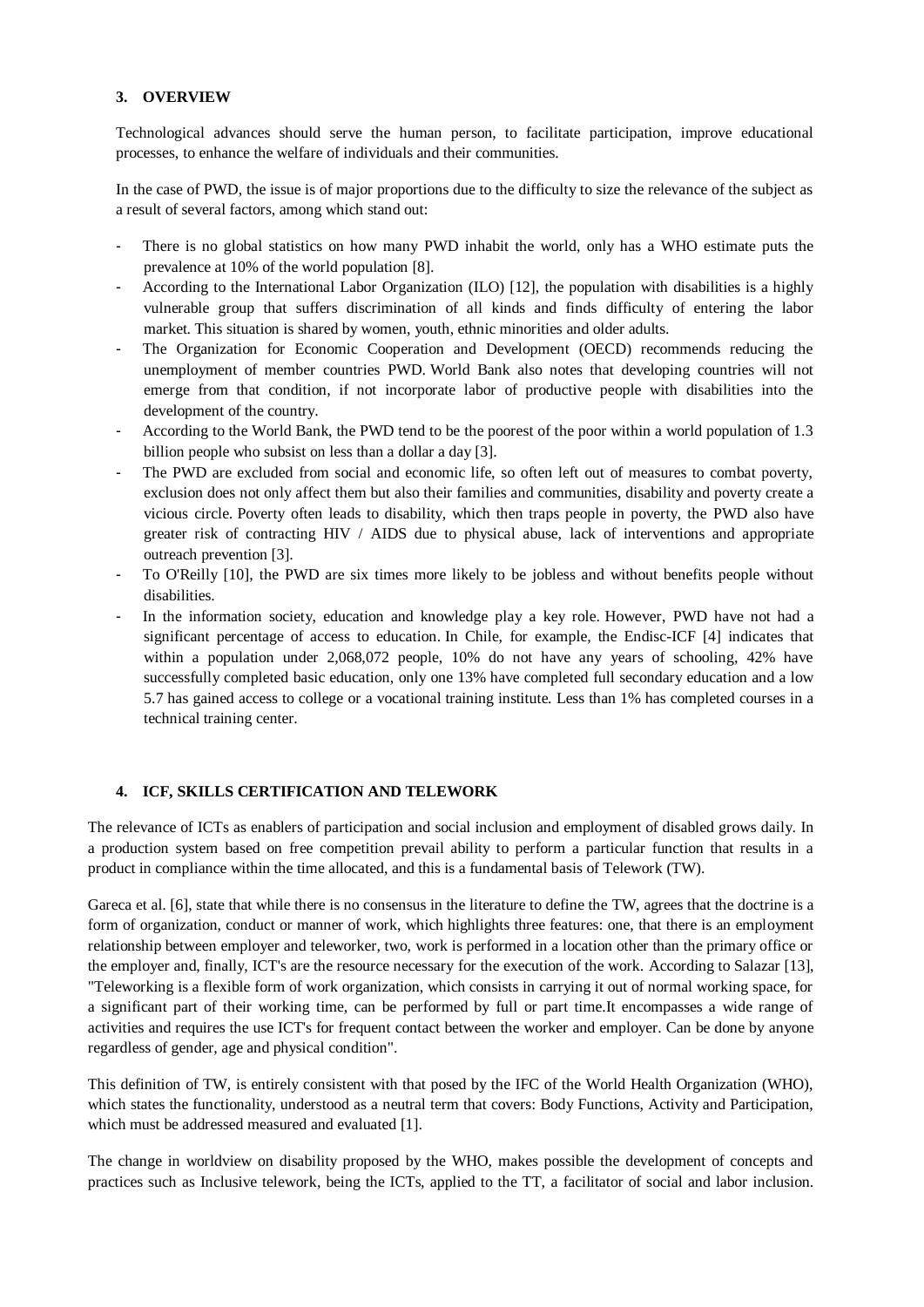Noting that a large percentage of PWD traditionally have not had fair access to formal education, but regardless of their educational attainment, a large percentage is built business activities or occupations are not certified, so it would facilitate the certification of skills an improvement in the quality of earnings and, if we associate training in ICTs and recognition of a career as teleworker, could claim to enhance the functionality avoiding, or at least diminishing, the creation of ghettos digital, assessing their actual capabilities beyond their disabilities [13].

The ICF creates a conceptual framework that allows further facilitate the TT. First, because in its component of "Activities and Participation", specifically in their constructs of "Capacity" and "Performance" can observe the work skills of people with functional diversity, this allows employers (public / private) to enrich the process of link with the workplace.





Source: Own production based on scheme used in ENDISC -ICF [4].

All participants of this process may add value, certifying the skills of their employees with functional diversity, enabling them to constantly improve their skills, bringing more efficiency to the institutions where they work. If they change jobs it provides job placement to aspire to better jobs and wages. It is necessary and appropriate, that the state plays a key role in this process: it must develop policies that allow flexible labor certification for people who demonstrate know-how beyond the possession of a diploma certifying the authorization in a particular work activity.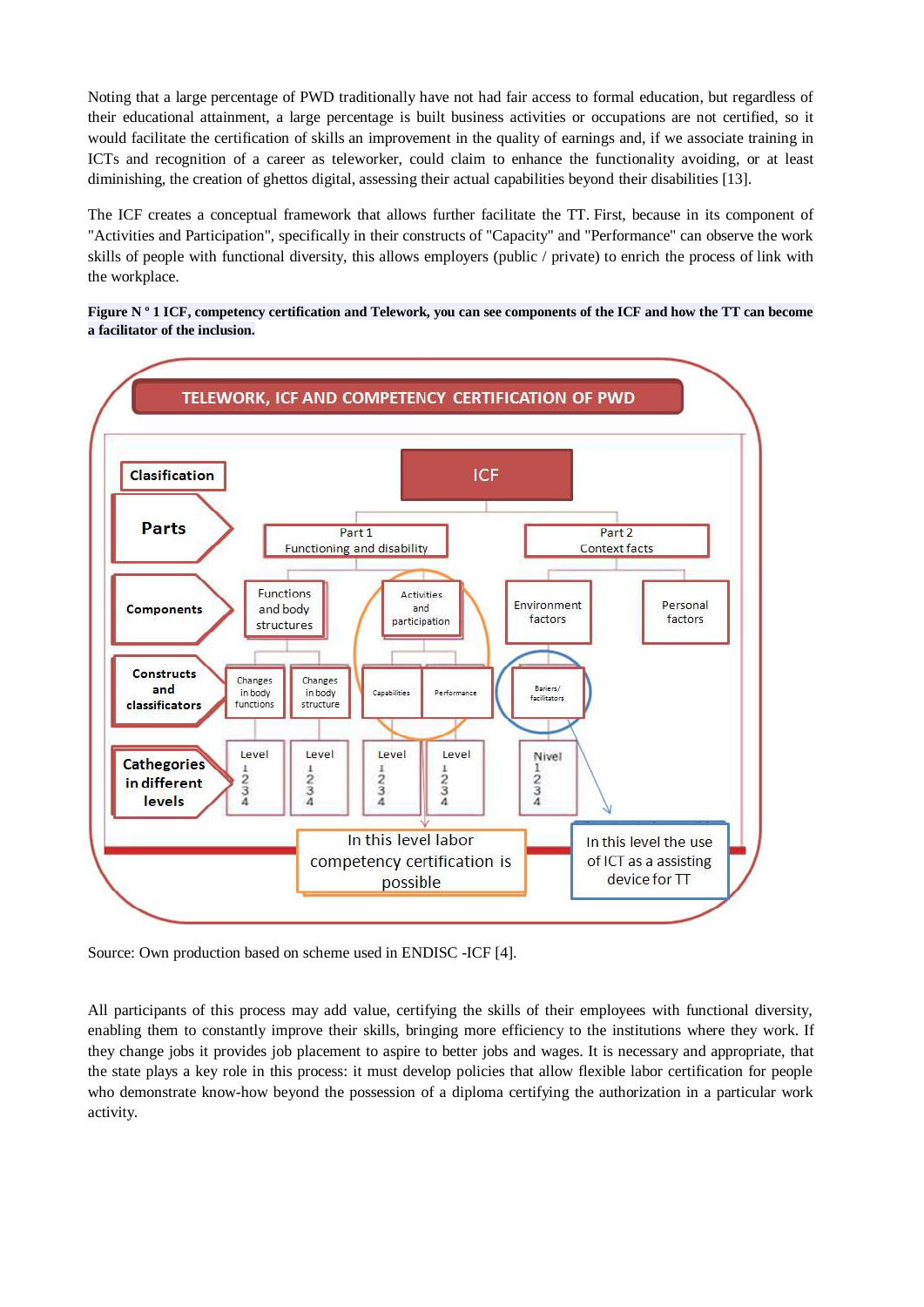### **5. PARADIGMS, FUNCTIONALITY AND INCLUSIVE TELEWORK**

In the last decades have seen a strong evolution of paradigms, present in the way of conceptualizing social realities or phenomena, given the way technology advances and their applications, a holistic view of the world and how we solve problems we face.

Based on the above, the inclusion of disabled job should be easier because, among other things, two major factors: The evolution of paradigms (worldview) around disability and the evolution of technology and in particular the ICTs.

According to Dilthey [2], cosmology, is a true Weltanschauung (Welt, "world" and anschauen, "watch"). Paradigms towards disability are evolving, they are a construction development. Looking at this phenomenon from hermeneutics, one can "translate" and understand the relationship between social practices and customs associated with the conceptualization of disability from the magical vision expressed, through standardization and extending now to the functional diversity [11 ].

The worldview of current times compared to the functional diversity is clearly reflected by the terms used and the attitudes, actions, policies and practices arising from them. If a company refers to a group as "disabled" means that such persons are prevented from carrying out activities, hence the "right" by the society would help them through charity. If a company believes that what matters is functionality, then what is right to be done is to facilitate and extend it as much as possible, not from the aesthetic (the person to accommodate the standard), but from ethics by respecting and valuing the way of being and to make each person.

To understand the fact of existence is the act of understanding [7], should enhance the capabilities of people, beyond their disabilities [13], valuing diversity in its highest conception in line with the prescriptions of international conventions on discrimination and social inclusion -working with a legitimate vision, values and promotes any possibility of inclusion among equals in dignity but different in functionality.

Figure N  $\degree$  2, provides an outline of how our worldview can be understood to Telework as an alternative of social inclusion.



Source: Own production.

Figure N º 3 presents a model that relates the sequence between inclusive policy works, certification of skills and inclusive teleworking. However, the role of government and public and private entities is crucial to this model to be viable, since nonprofit and for-profit organizations can certify with standardized procedures, eligibility, responsibilities and functionality of individual that meets the demands of a given company.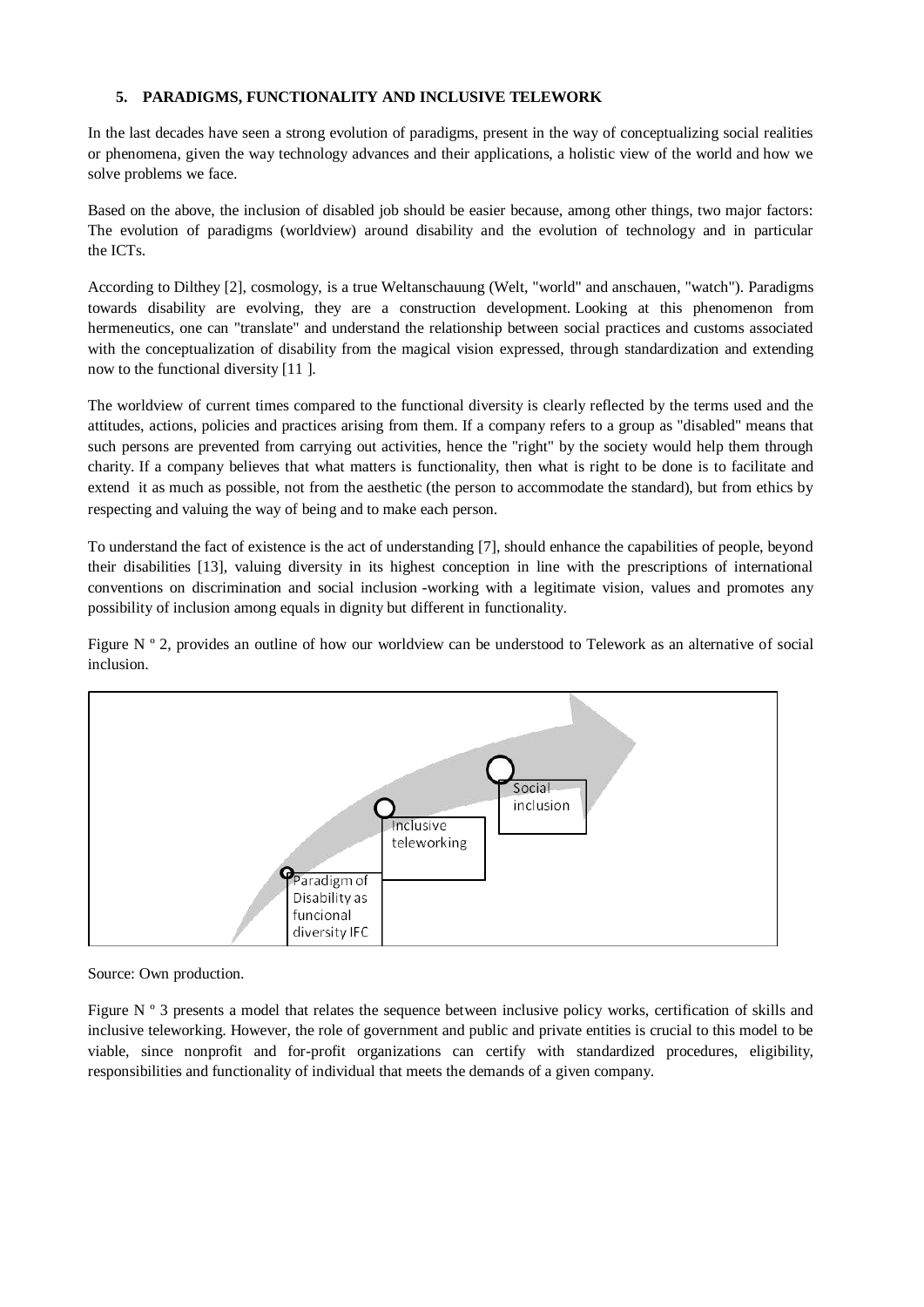

Source: own production.

The idea of equal access implies not only that there is a connection and computer or Internet access per household, but also involves alternative forms of connection and free or low cost training, generated from public policy. In the countries of Latin America and the Caribbean has shown that economic growth has not been a factor sufficient to solve these problems. That is why the International Labor Organization (ILO) calls for the implementation of macroeconomic policies, employment and education as well as the development and implementation of programs to improve the situation of this sector [14].

## **6. CERTIFICATION OF PROFESSIONAL COMPETENCE OF WORK SKILLS**

The professional competence based training comes from a stream of contemporary social thought that emphasizes the link between education and production to achieve the affinity between the training of the workforce and the needs of enterprises [14].

It is important and necessary to interpret what they are working and what powers trying to solve from the point of view of employee perceived as a construct of the knowledge, skills and attitudes. In a socio-economic-employment equity and social inclusion, which avoids the exclusionary effects of deregulation, the certification of skills should be a democratic open-access tool for the job recognition, conversion and entry into new occupations.

The modernization and restructuration of production are not equivalent to accept the exclusion or disappearance of work as a social articulator, with the corollary of an enormous mass of unemployed and precarious informal, situated on the periphery of a closed and elitist world of work.

Today it is necessary to coordinate certification and accreditation systems of labor skills aimed at achieving a genuine level of equity in labor markets to avoid social exclusion of thousands or millions of workers who are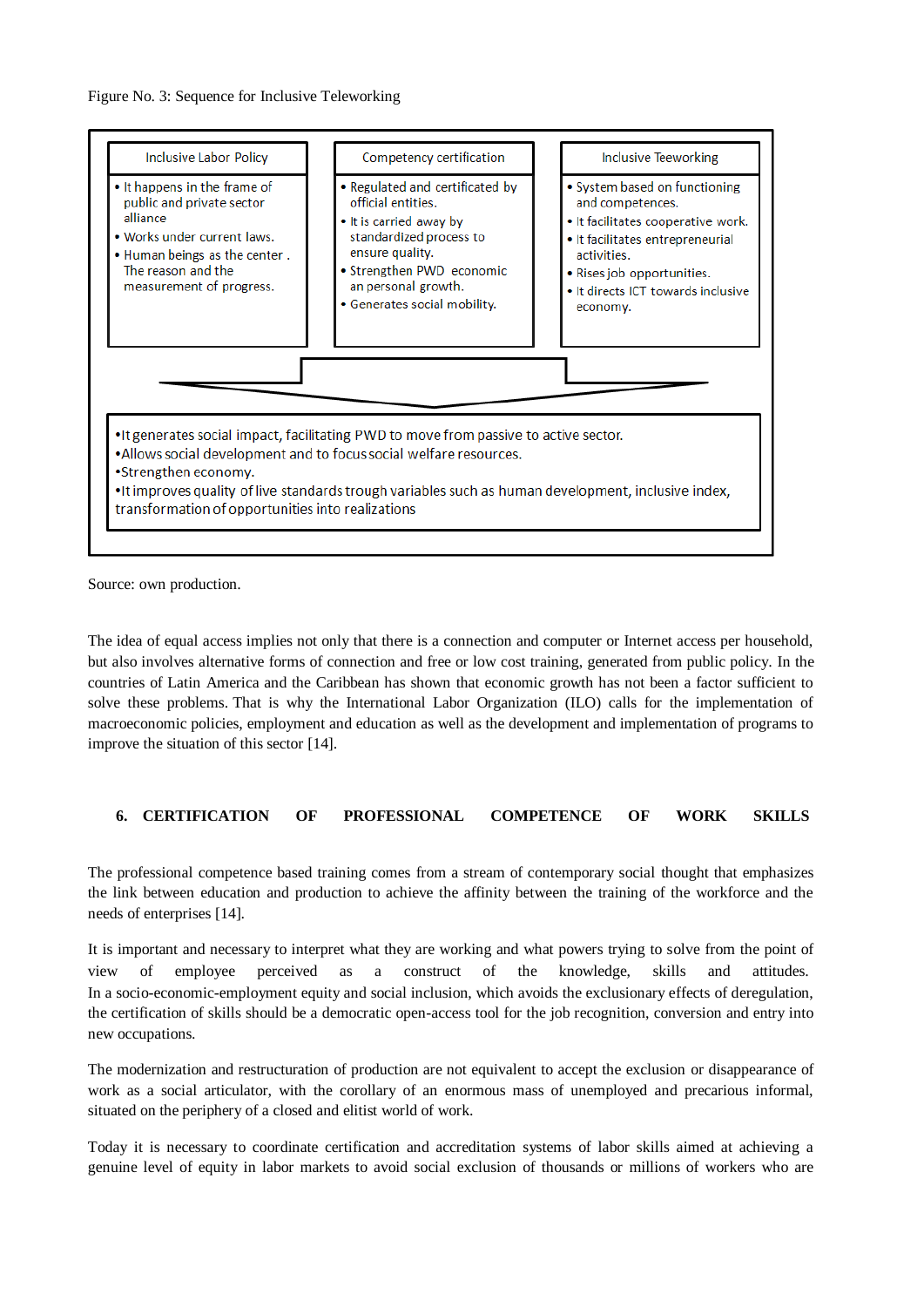discriminated against or marginalized by lack of access to education regarded as the only formal enabling for job performance, achieving an alignment between the training of the workforce and business needs.

In the Chilean case, the PCD, which represent as nearly 13% of the population, have not had equal opportunities to join the so-called formal education, according to the Endisc-ICF [4], only one has been able to penetrate 9.05% some of the higher levels of education.

As inferred in Figure N º 4, Proposed Scheme Skills Certification, the certification of competencies becomes a witness to the job skills of workers, even those acquired as a result of experience, outside the formal education processes, and as such must: be meaningful, valid, be produced in a transparent and updated periodicity.



Figure No. 4 Proposal for Skills Certification Scheme

Source: own production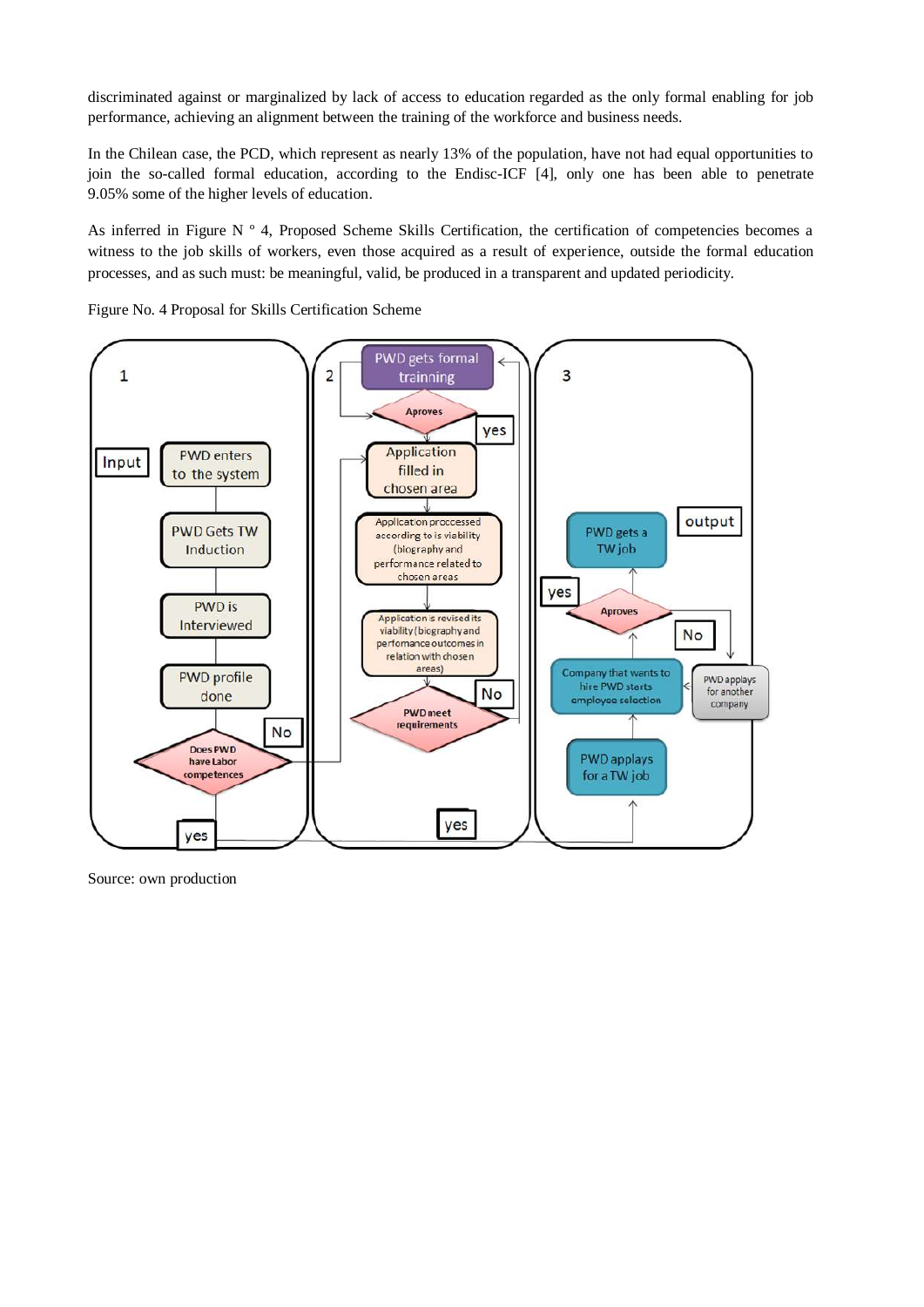#### **6. CONCLUSIONS**

Facing the limited formal education that PWDs have, and since this is a great barrier to access to decent work, a concept and model that allows these people demonstrate their skills, knowledge and skills have acquired through practice must be considered. It should be understood that this is not to discredit the importance of vocational training, but since the inclusion and paradigms, society should adapt certain requirements by understanding the nature of people with disabilities and the difficulties and obstacles that have prevented them from having a traditional education. In some ways this is positive discrimination, which may be reducing the extent of equitable access to education and employment.

It should be understood then, the certification of skills as the process by which an accredited institution certifies that a person has skills and is suitable in a given field, regardless of how it acquired such skill.

To this end, the person must be assessed and demonstrate compliance with all conditions required to be registered. It should be understood that a certificate of job skills is not a diploma attesting studies, but it means the record that a person has a high degree of expertise in a particular area and / or task, and this allows greater employability, and as more credible to offer their services and products through tele mode